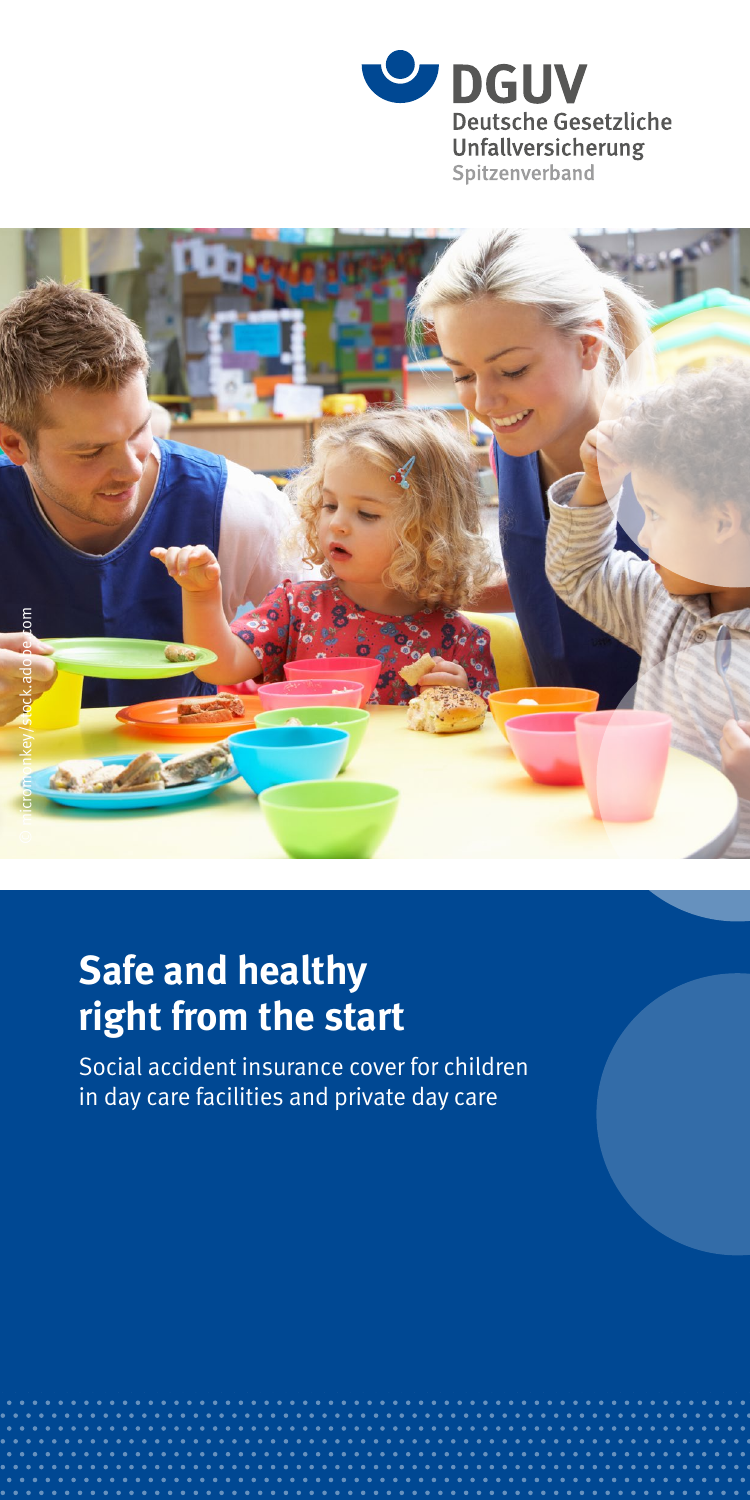

# **Safe and healthy right from the start**

One role of social accident insurance is to prevent accidents and health risks for children in day care facilities and private day care with all suitable means.

The responsible accident insurance institutions advise day care facilities regarding matters of health and safety, ensure effective first aid, support health- and safetyrelated programmes and monitor prevention measures.

#### **Who is insured?**

In accordance with Book VII of the German Social Code (SGB VII), all children are covered by social accident insurance while attending a day care facility or private day care. The costs for the insurance are covered by states, municipalities and municipal associations. Arranging private accident insurance does not influence or replace the statutory accident insurance cover.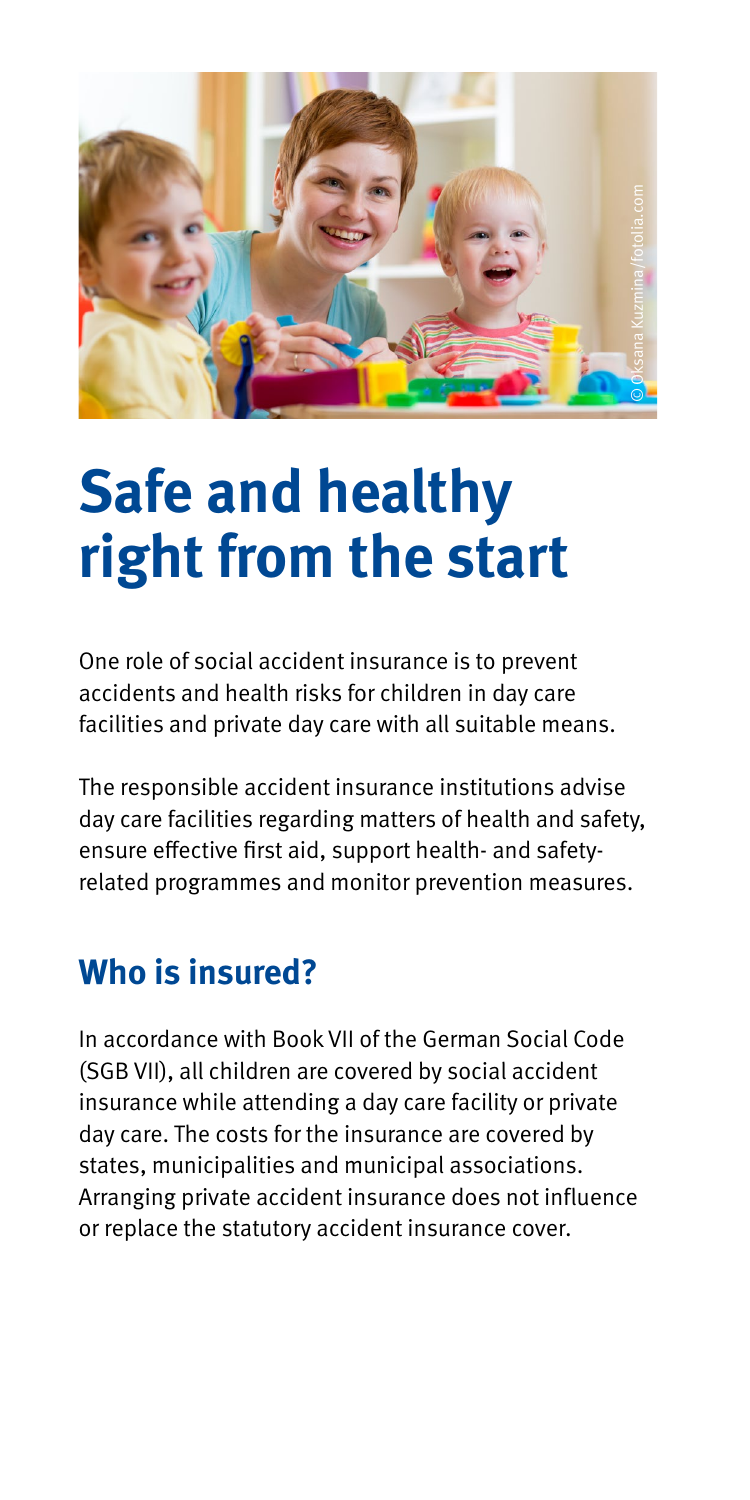### **In children's day care facilities**

The day care facilities must be recognised by the state and provide supervision and education for children. This includes preschools, nurseries and day care centres.

Private leisure groups, medical/therapeutic institutions, early learning centres and support centres as well as foster homes are not considered to be day care facilities within the meaning of the law.

#### **In private day care**

Children in the care of suitable private day care providers are generally only insured if the day care contract between the legal guardians and the day care provider was concluded with the involvement of the youth welfare office (Jugendamt) or a body commissioned by the youth welfare office.

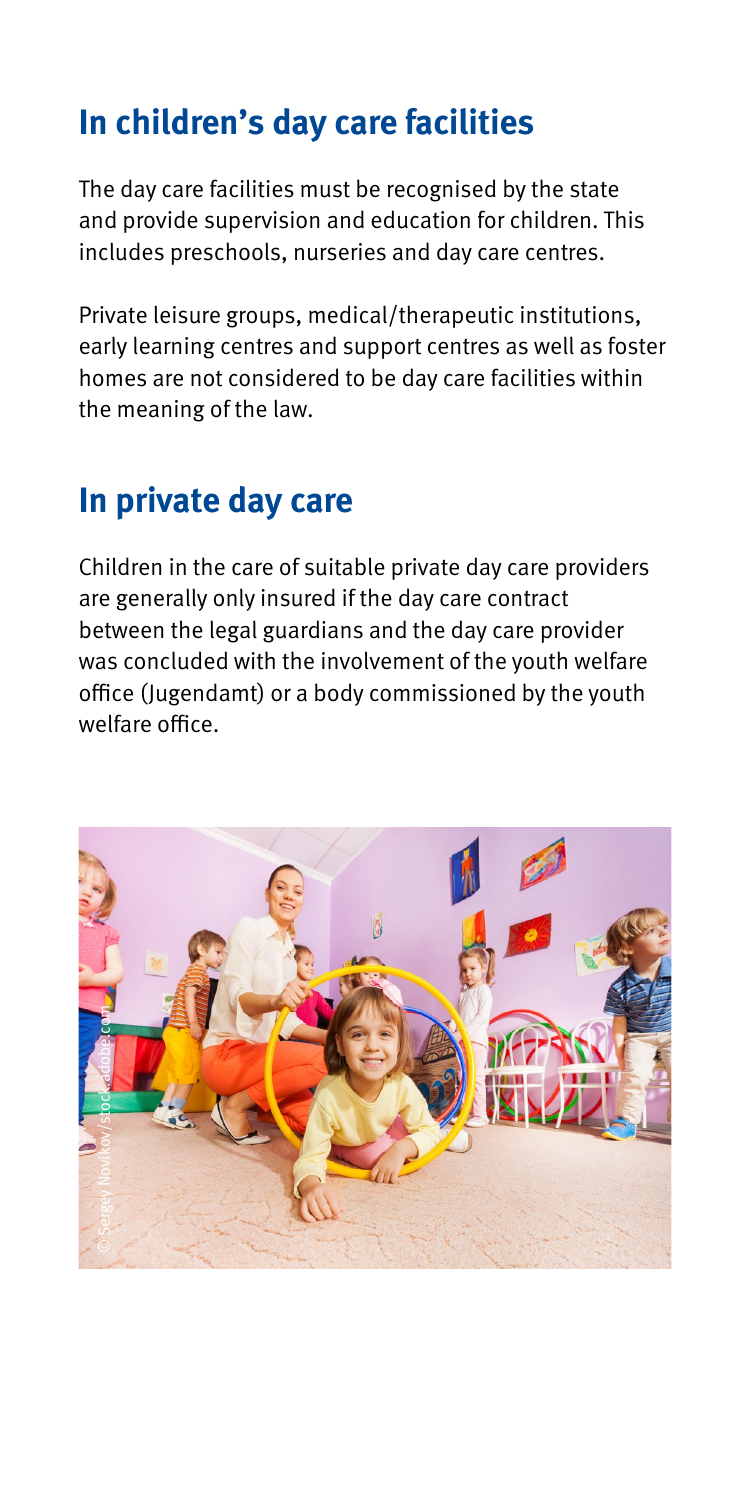### **What is covered?**

Children are covered when at the day care facility or day care location as well as during all activities associated with the care. This also includes the direct routes to and from day care.

#### **The following examples are also covered:**

- Offers and activities of the day care facility outside of the opening times or at other locations, for instance on hikes
- Excursions and tours
- Sports festivals and celebrations
- Trips to the theatre

#### **… and if there is an accident?**

If there is an accident during day care, the day care provider will know what to do. They will initiate all the necessary measures. They will inform the responsible accident insurance institution of the accident. If the accident takes place on the way to the day care or on the way back home, the day care facility or private day care provider should be informed.

If medical attention must be sought following the accident, it is not necessary to present a health insurance card or provide details of private health insurance cover. It is enough to inform the medical personnel that the accident took place in connection with attending a day care facility or private day care provider. The bill will then be sent directly to the responsible accident insurance institution.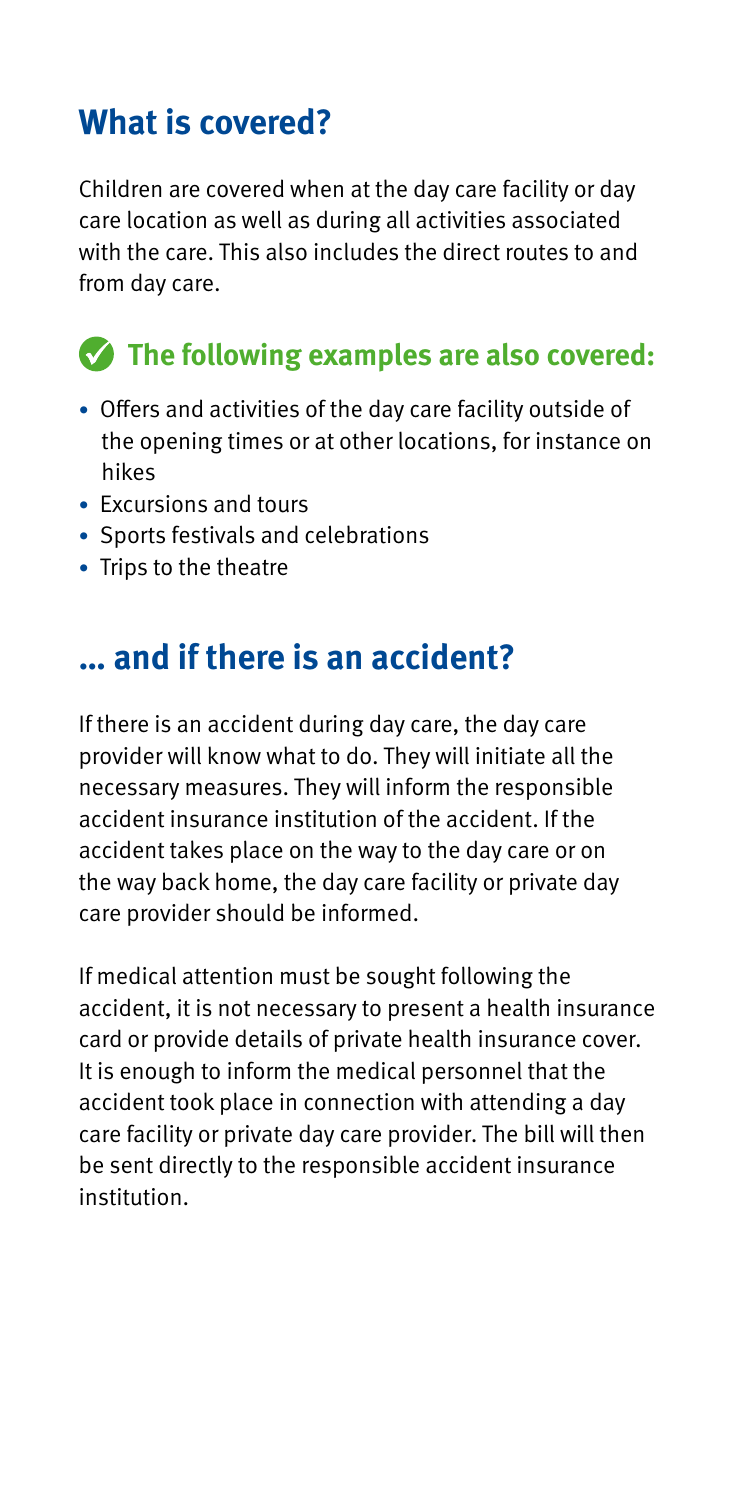#### **What does the German social accident insurance do?**

Social accident insurance is an arm of the social insurance system in Germany. Its institutions are the German social accident institutions for the public sector (the Unfallkassen) and those for trade and industry (the Berufsgenossenschaften) All employees, school pupils, students, children in day care facilities and private day care and volunteers are generally automatically insured against the consequences of workplace accidents, school accidents, commuting accidents and occupational diseases. In total this amounts to 65.7 million insured individuals (employees) and 17.6 million insured children in day care facilities or private day care, school pupils and students in Germany. (As at 2018)

In the event of an accident, the Unfallkassen and Berufsgenossenschaften are committed to provide optimal, individual rehabilitation. They use all suitable means to support the healing process and reintegration into everyday life:

• Treatment

Alongside medical treatment, this also includes medication and remedies as well as transport and travel costs.

• Occupational and social rehabilitation Among other things, this includes support for appropriate school education as well as services aiding participation in life in the community (e.g. help finding a suitable home).

Working parents can also receive day care injury benefits for a limited time. Furthermore, pensions can be paid in the event of lasting health damage.